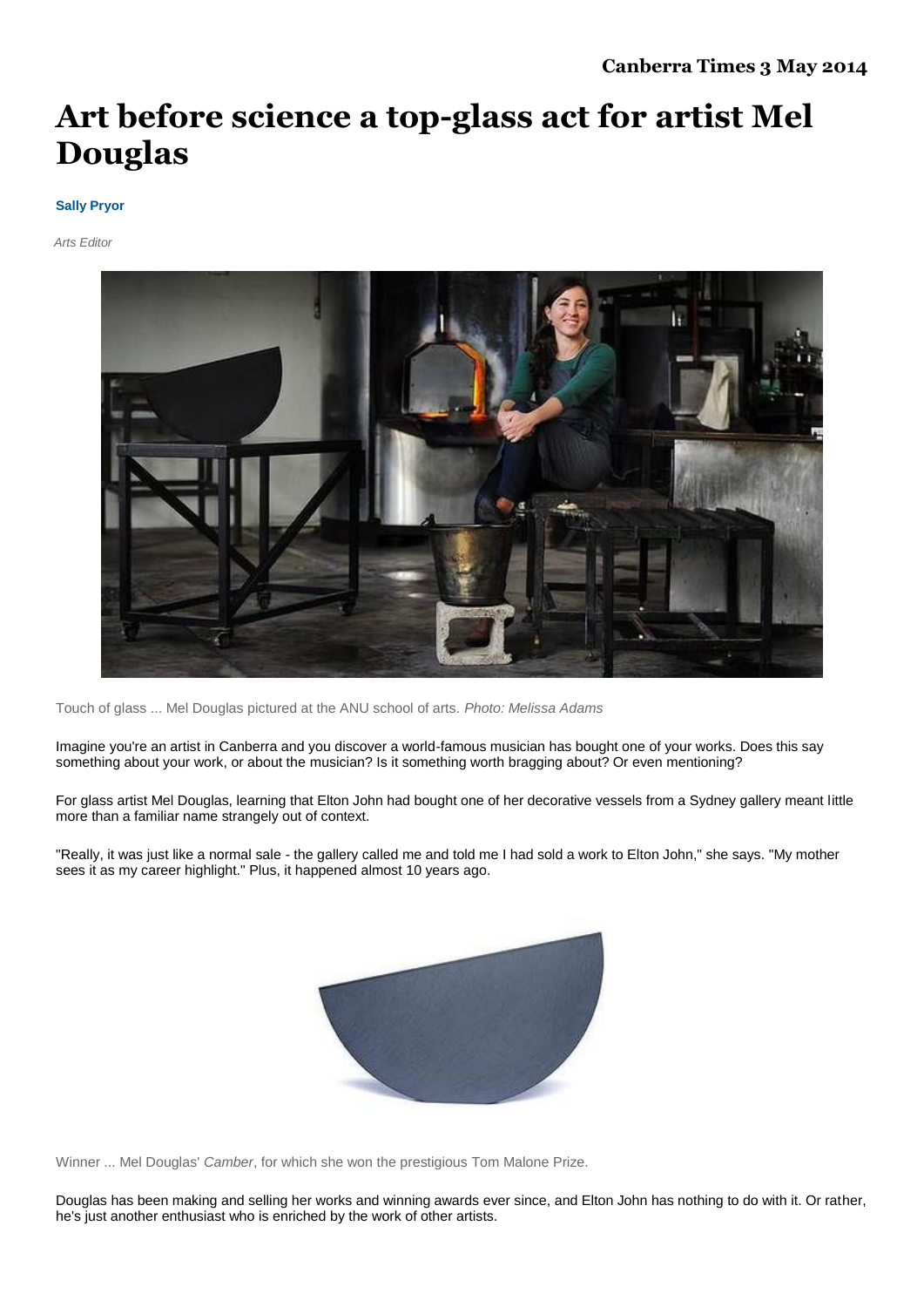"The best sales are when you get to talk to the person purchasing the work, and they really love the work. Knowing that something you have made is going to make someone else happy in their daily life is exciting.

"Some of the most exciting collections of art I have encountered have all been enriched by their enthusiastic collectors, and the stories they have attached to each work of art they have purchased."



Fine balance ... Mel Douglas' *Ballast*. *Photo: Stuart Hay ANU Photography*

As it turns out, she never got to meet or even speak to Elton John, although she did learn that he has a huge glass collection and when in Australia makes a point of visiting Sydney's Sabbia Gallery - formerly Quadrivium Gallery. He has bought many works by Australian glass artists. It is this, rather than his mega-stardom, that impresses her.

Looking at Douglas' work, it's easy to detect what might catch the eye of someone in need of balance and stillness in life. She recently won the Art Gallery of Western Australia's Tom Malone Prize, Australia's main glass prize after the Ranamok. She won with *Camber*. Blue-black and pure, and engraved in a way that brings fluidity to its solid form, it is a typical example of her work and the sentiments behind it.

"The simplicity of my work suggests stillness and silence, a meditation on the elements and concepts of light, space and time," she has said of her objects. "I am interested in how objects balance and sit in space, holding on to that last moment of silence and stillness before they spill over."

Douglas' aesthetic manifests in her person as well - walking among the cluttered workspaces and noisy, churning rooms of the glass workshop at the ANU school of art, where she is a lecturer, she is a serene presence. Douglas, originally from Tasmania, grew up and finished school in Canberra - crucially, at Narrabundah College.

One teacher in particular, Lyn Nolan, encouraged her to enrol at art school. "It was a bit of a toss-up, maybe, between science and art, and I think there's that creative link between both of them. I was quite interested in biology and things like that, so it would have been one or the other and I think in some ways they both kind of feed into one another."

Initially she studied ceramics, but switched over to glass after two years.

"Actually, I'm a huge fan of ceramics, and most of my favourite artists are ceramicists, so I think that was a big influence and it was a really good grounding. I learnt a lot, and I still use a lot of the skills I learnt in ceramics as well now, with model-making or any kind of mould-building, and that dexterity you learn with your hands."

She finished honours and got a job at the National Gallery of Australia, where she worked in travelling exhibitions for eight years. As with many artists who work in galleries, she says being among such a wide variety of art gave her a good grounding in her own practice.

But when she found out she was pregnant in 2007, having just taken temporary leave to take up an Australia Council grant to create new works, she decided to resign.

"I think it was a lot of things happening at the one time so it was quite confronting, and I was like, 'I'm too young to have a baby!' I was 28. But you just get on with it," she says.

She gave birth to son Luka two weeks after her solo show opened, and then spent a year off.

"I would take Luka into the studio and potter around with him, which was nice, and then at the six-month mark I started going back to the studio," she says. She and partner Charlie Higgins both have family in Canberra, which made things easier to slide easily back into her practice.

Like many artists, she has found a way to make money without straying too far from her own field.